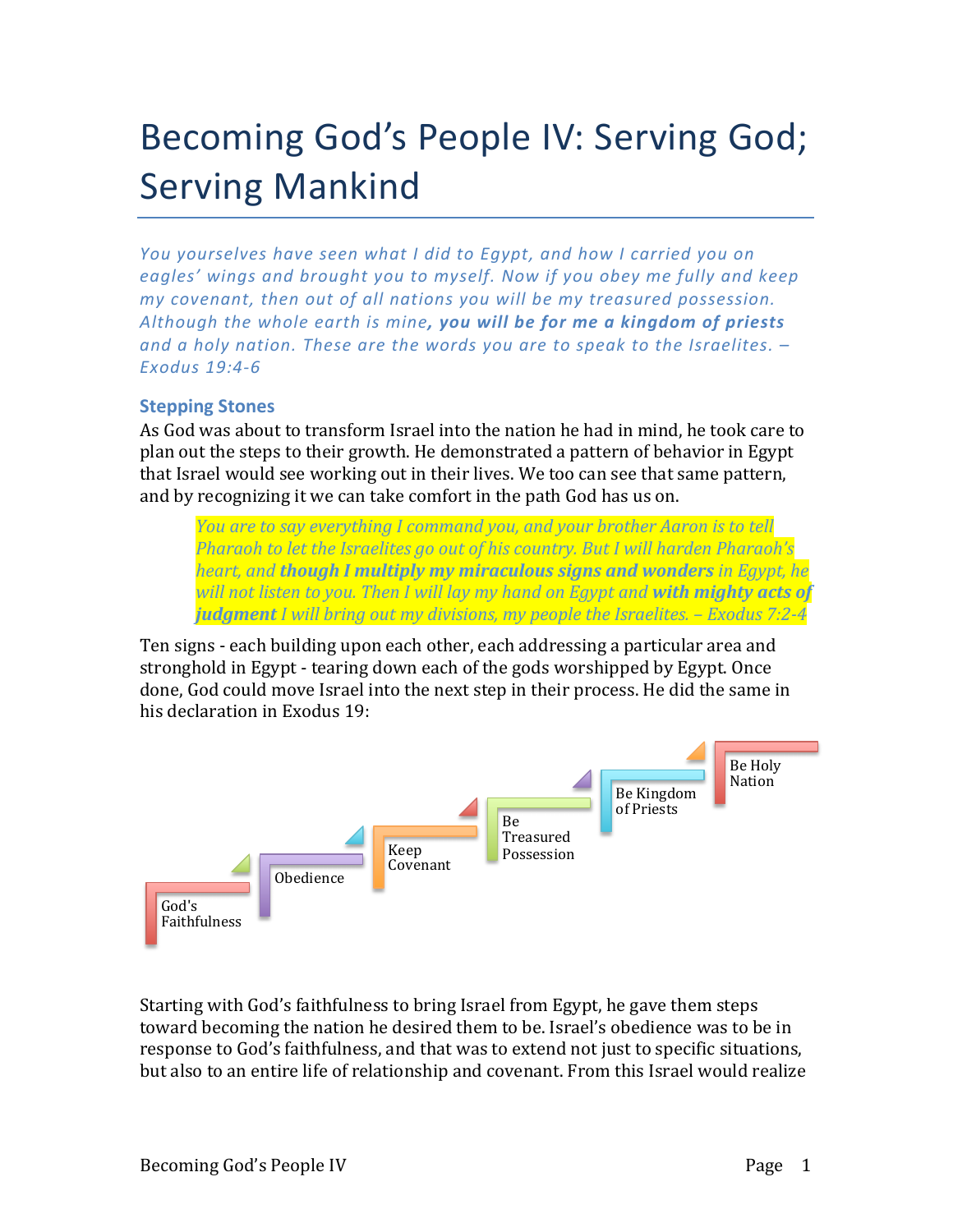the full love of God and value they had in him. All of this was to be in place before the next step, being a **kingdom of priests**, could be initiated.

For us, many times we can try to use ministry to validate our person or our level of Christianity. However, for God our fulfillment is to come long before our ministry -He wants our lives, our actions and our relationships to be based on his faithfulness, and out of that ministry would flow

*These twelve Jesus sent out with the following instructions: "Do not go among the Gentiles or enter any town of the Samaritans. Go rather to the lost sheep of Israel. As you go, preach this message: 'The Kingdom of heaven is near.' Heal the sick, raise the dead, cleanse those who have leprosy, drive out demons. Freely you have received; freely give. – Matthew 10:5-8*

The disciples had already been with Jesus, received from him, and had just been given power to operate in the way he did. However they were to do it not focusing on any gain or status it would give them. They were to give **out of what they had already received**. Another time Jesus sent out 72 others with the same authority:

*The seventy-two returned with joy, and said, "Lord, even the demons submit to* **us** in your name." He replied, "I saw Satan fall like lightning from heaven. I *have given you authority to trample on snakes and scorpions and to overcome all the power of the enemy; nothing will harm you. However, do not rejoice that the spirits submit to you, but rejoice that your names are written in heaven." – Luke 10:17-20*

The 72 were excited about what they were receiving back from their activity, and in one sense, rightly so  $-$  it's not every day that one sees spirits submitting to what is declared. Jesus did not want them using their authority for personal gain or recognition. He was more concerned about changed lives – that people were truly set free. Jesus also wanted the 72 to realize what was at the base of their ability to minister: God's faithfulness, their obedience, the covenant, and God's declaration that they were a treasure.

Just as God took Israel down a particular path and **systematically** brought them out of Egypt, he works with us to bring us step by step into the people we are to be

But whenever anyone turns to the Lord, the veil is taken away. Now the Lord is *the Spirit, and where the Spirit of the Lord is, there is freedom. And we all, who* with unveiled faces all reflect the Lord's glory, are being transformed into his *likeness* with ever increasing glory, which comes from the Lord, who is the *Spirit. – II Corinthians 3:16-18*

Understanding this pattern becomes important as we move into areas of serving, so that we do so with the right heart and expectation.

## **Priesthood Understood**

In the previous lesson we saw a religious leader, a Pharisee who stood before the Lord and was thankful that he was not like other people. A person who had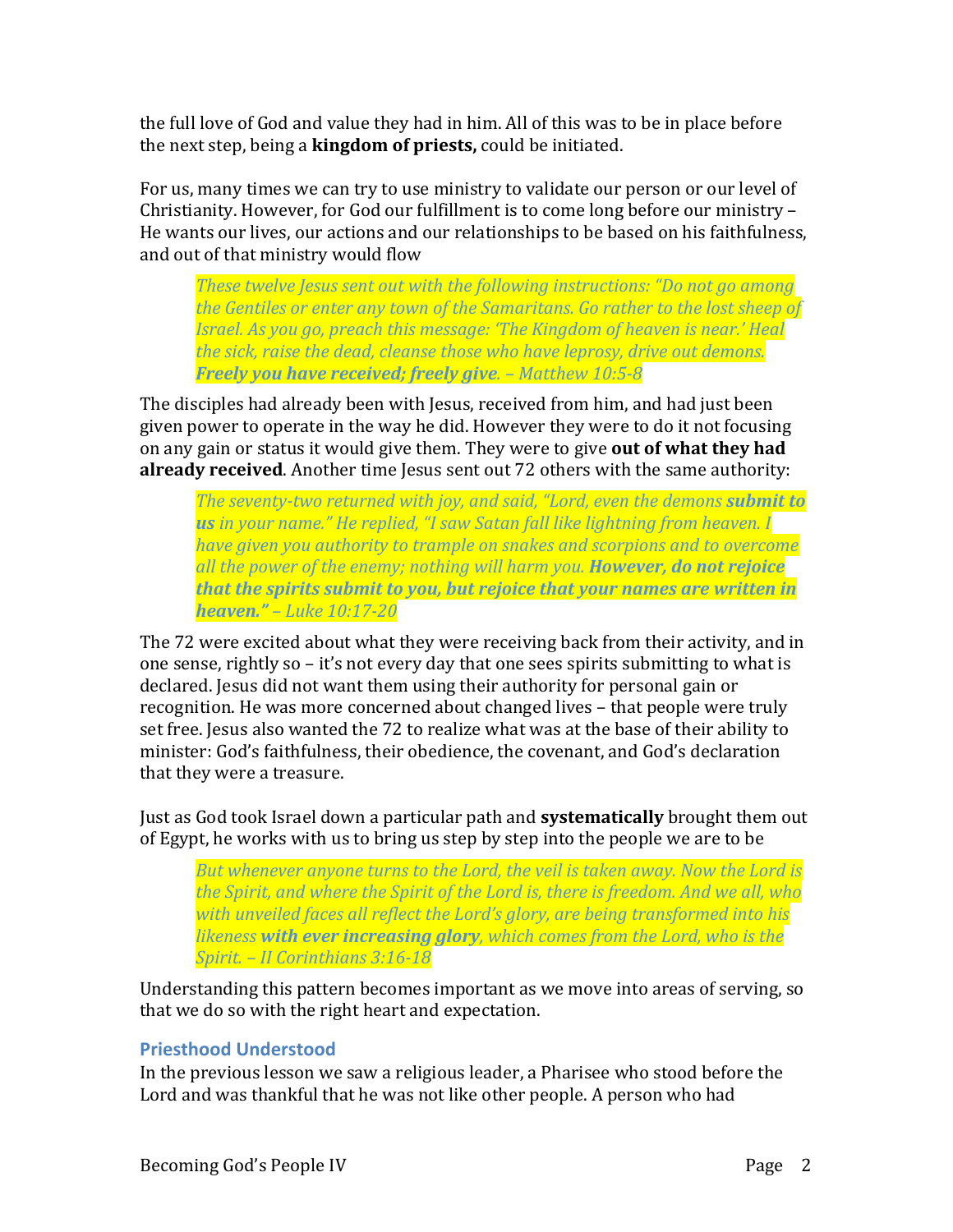separated himself enough from society that he felt justified as a symbol of God's righteousness. When Jesus came he challenged the mentality of the hyper-religious of the day

Anyone who breaks one of the least of these commandments **and teaches others** to do the same will be called least in the kingdom of heaven, but *whoever practices* **and teaches** these commands will be called great in the *kingdom* of heaven. For I tell you that unless your righteousness surpasses that of the Pharisees and the teachers of the Law, you will certainly not enter the *kingdom of heaven. – Matthew 5:19-20*

Jesus was calling people to be more than just "self aware" of their own righteousness. The context of this discussion on righteousness was their relationship to others. Jesus wanted his followers to show true, authentic righteousness with others. "With others" or "for others" is the basis of the priesthood – it is serving God and serving others.

## **Priestly Characteristics**

When we think of priests, we tend to think of activities they do while in the temple. Priests, however only spent a portion of their time actually in the temple. Their characteristics, however, were always to be evident. Here are some characteristics as seen in scripture:

| <b>Scripture Reference</b>                             |
|--------------------------------------------------------|
| Therefore he is able to save completely those who      |
| come to God through him, because he always lives to    |
| <b>intercede</b> for them. - Hebrews 7:25              |
|                                                        |
| Then Abraham approached him and said, "Will you        |
| sweep away the righteous with the wicked? What if      |
| there are fifty righteous people in the city? Will you |
| really sweep it away and not spare the place for the   |
| sake of the fifty righteous people in it? - Genesis    |
| 18:23-24                                               |
|                                                        |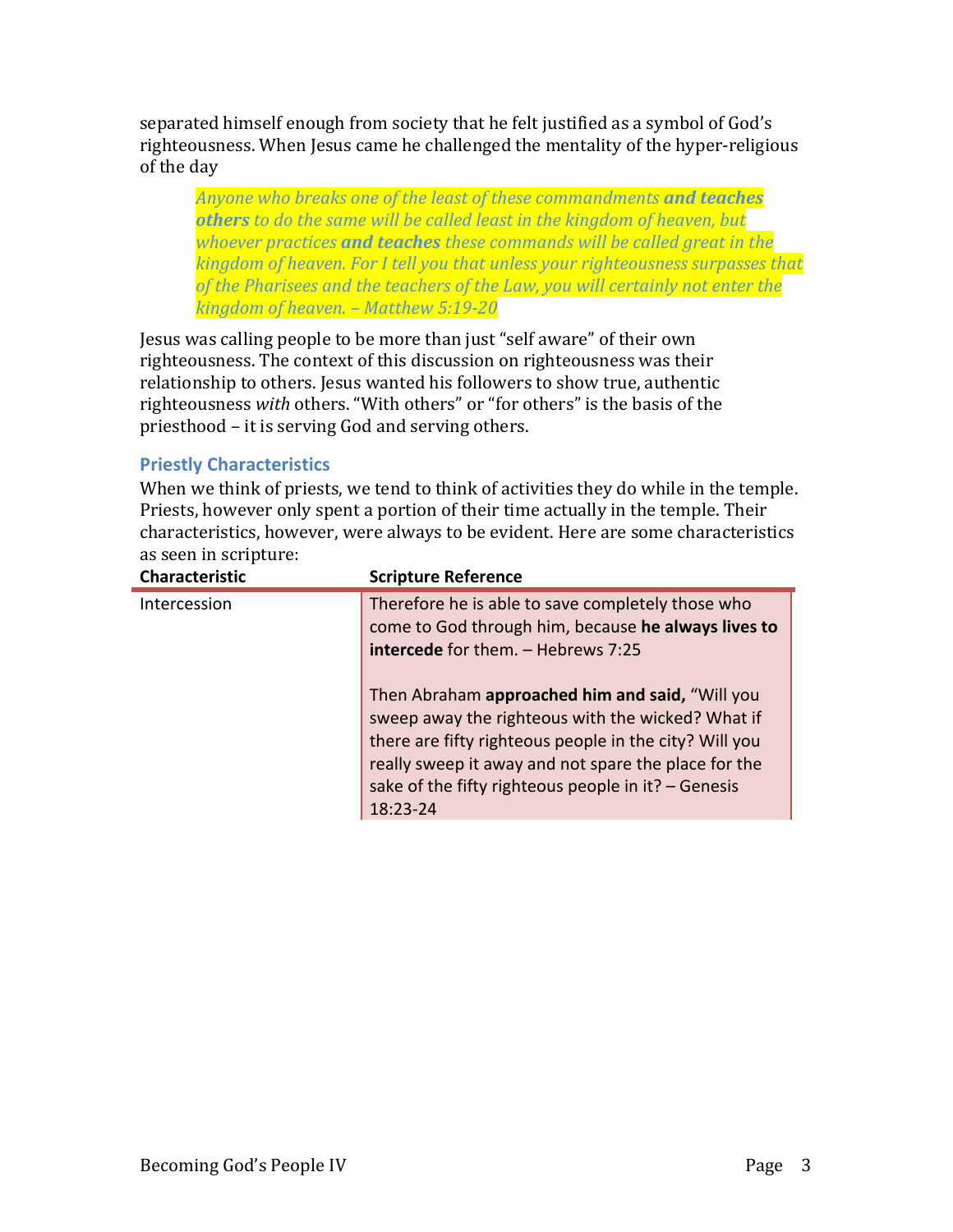| <b>Characteristic</b>           | <b>Scripture Reference</b>                                                                                                                                                                                                                                                                                                                                                         |
|---------------------------------|------------------------------------------------------------------------------------------------------------------------------------------------------------------------------------------------------------------------------------------------------------------------------------------------------------------------------------------------------------------------------------|
| Mediates / Stands in the<br>gap | So Aaron did as Moses said, and ran into the midst of<br>the assembly. The plague had already started among<br>the people, but Aaron offered the incense and made<br>atonement for them. He stood between the living<br>and the dead, and the plague stopped. - Numbers<br>16:47-48                                                                                                |
|                                 | The people of the land practice extortion and commit<br>robbery; they oppress the poor and needy, and<br>mistreat the alien, denying them justice. I looked for a<br>man among them who would build up the wall and<br>stand before me in the gap on behalf of the land so I<br>would not have to destroy it, but I found none. -<br>Ezekiel 22:29-30                              |
| Represents others before<br>God | Every high priest is selected from among men and is<br>appointed to represent them in matters related to<br>God, to offer gifts and sacrifices for sins. - Hebrews<br>5:1                                                                                                                                                                                                          |
| Shows compassion /<br>empathy   | He is able to deal gently with those who are <i>ignorant</i><br>and are going astray, since he himself is subject to<br>weakness. - Hebrews 5:2                                                                                                                                                                                                                                    |
|                                 | But the Lord said, "You have been concerned about<br>this vine, though you did not tend it or make it grow.<br>It sprang up overnight and died overnight. But<br>Nineveh has more than a hundred and twenty<br>thousand people who cannot tell their right hand<br>from their left, and many cattle as well. Should I not<br>be concerned about that great city? $-$ Jonah 4:10-11 |

Whether a priest is actively serving in the temple or not, these character traits should be evident and active. This is necessary because God was not looking for people to simply serve Him – he wanted people that would exhibit these characteristics to others.

#### **Kingdom Life**

#### *Although the whole earth is mine, you will be for me a kingdom...*

God was making a distinction with Israel. Yes, he controlled and owned the entire world, but with Israel he wanted to establish a special relationship. In a kingdom, the inhabitants know who their king is, understand their place in the kingdom, and know the lengths the king will take to protect the life of the kingdom. God didn't just want to take Israel to the Promised Land and have them fend for themselves, or get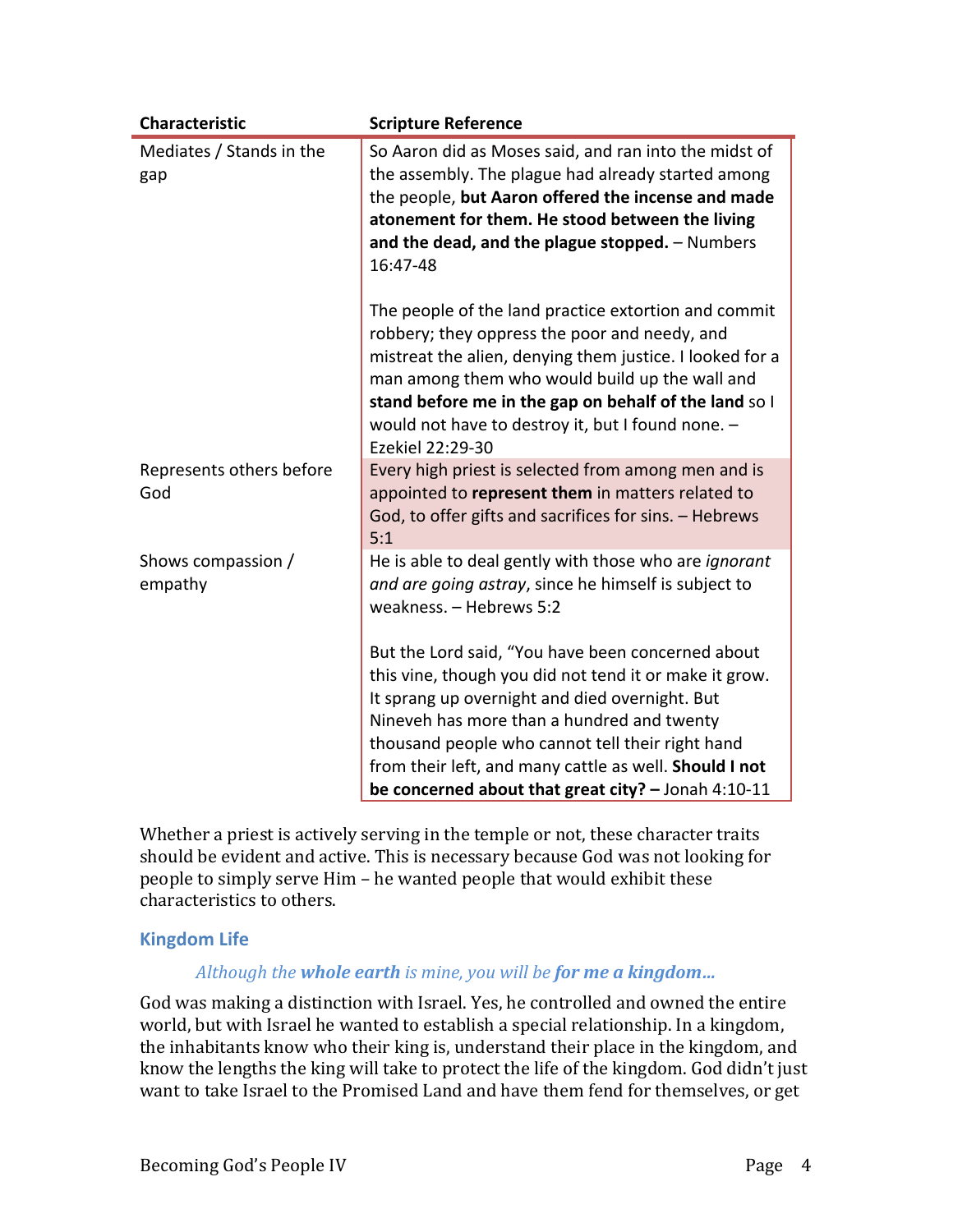lost in the shuffle of all of the other nations. He wanted people to understand the King by virtue of the *kingdom they interacted with*. Inhabitants of the kingdom served the king and represented the king's interests. When God established Aaron as high priest, this was no different:

The Lord said to Aaron, "You will have no inheritance in the land, nor will you *have any share among them. I am your share and your inheritance among the Israelites." – Numbers 18:20*

Aaron was to receive what he needed from God, and out of that *domain* to serve God and his people. As we look to Jesus as our high priest, we see the same philosophy:

*I* have much to say in judgment of you. But he who sent me is reliable, **and what I have heard from him** I tell the world. They did not understand that he *was telling them about his Father. So Jesus said, "When you have lifted up the Son of Man, then you will know that I am the one I claim to be and that I do nothing on my own but speak just what the Father has taught me. The one* who sent me is with me. He has not left me alone, for I always do what pleases *him. – John 8:26-29*

Jesus understood kingdom life, and structured his life around God as his inheritance. Because of this, he was able to be a faithful priest in all things. In the same way, God wanted Israel to come to a place of understanding His faithfulness to them that they would be in tune with and active participants in what he wanted to do *in the world.* 

# **The Comfort of a Whale**

Jonah hated Assyria, for he saw them in light of what they did to Israel. Jonah did not see people, he saw an enemy - an enemy that needed to be wiped out.

The Word of the Lord came to Jonah son of Amittai: "Go to the great city of *Nineveh and preach against it, because its wickedness has come up before Me." But Jonah ran away from the Lord and headed for Tarshish. He went down to Joppa, where he found a ship bound for that port. After paying the fare, he went aboard and sailed for Tarshish to flee from the Lord. – Jonah 1:1-3*

Jonah could have taken the opportunity to preach destruction on Nineveh, and probably would have taken joy in doing so. When God called him, however, he recognized the kingdom he was in. He did not run for fear – he ran because he knew that God wanted Jonah to perform *as a priest* to the nation that he hated.

*But Jonah was greatly displeased and became angry. He prayed to the Lord, "O* Lord, is this not what I said when I was still at home? That is why I was so quick *to flee to Tarshish. I knew that you are a gracious and compassionate God, slow to anger and abounding in love, a God who relents from sending calamity. – Jonah 4:1-3*

Jonah wanted to be identified with the destruction of Nineveh. He wanted to receive something from their suffering. God, however wanted Jonah to be fulfilled in Him so *he could stand in the gap for a people God loved*. God wanted all of Israel to have this